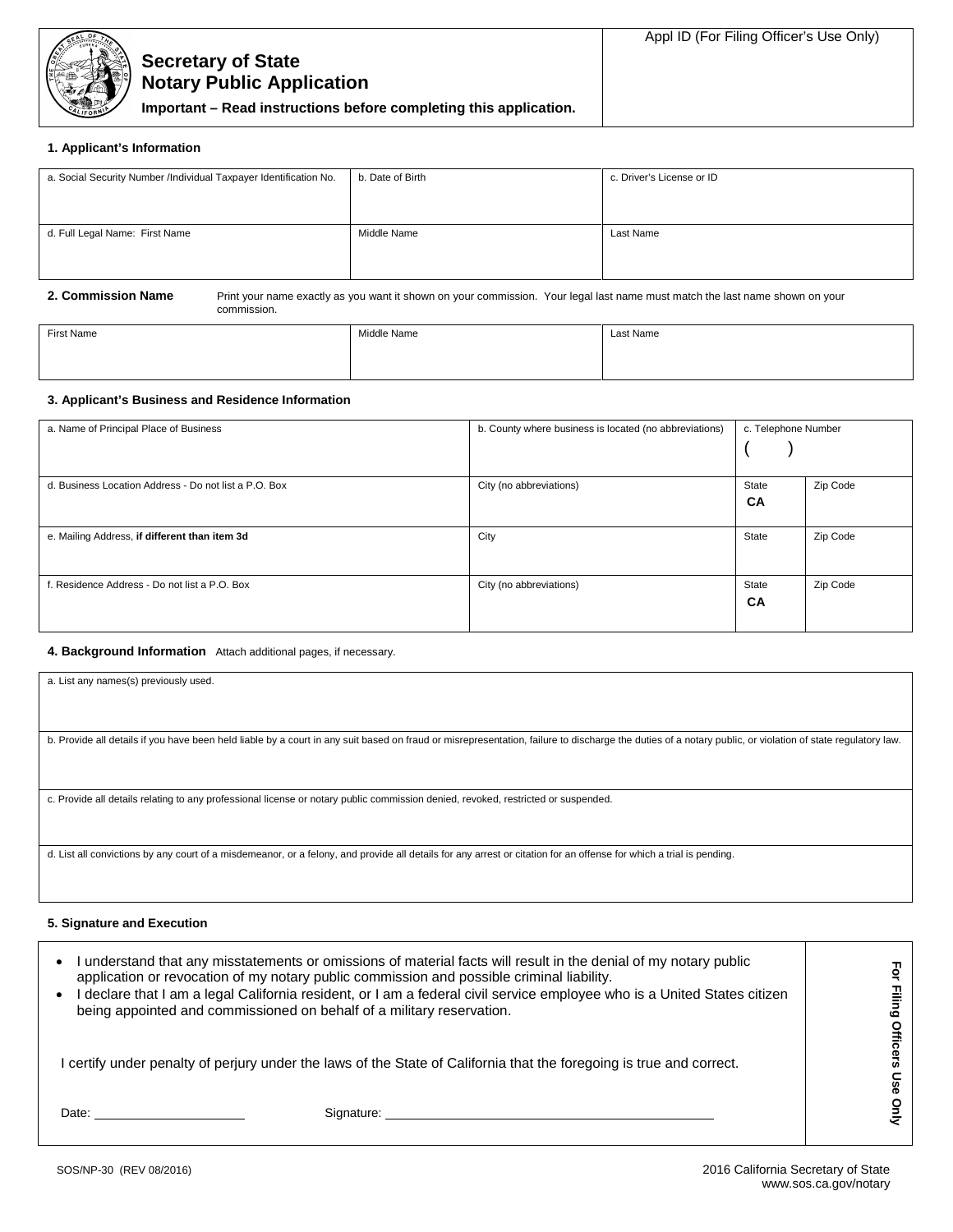# **Instructions for Completing Form SOS/NP-30 Notary Public Application**

**Read all instructions and information carefully.** Questions regarding this application should be directed to the Notary Public Section at (916) 653-3595.

- Complete in full the Notary Public Application.
- Only your official signature should be written, all other information should be typed or printed legibly in blue or black ink.
- Attach to this application a 2" x 2" color passport photograph of yourself.
- Attach to this application the proof of completion certificate (3-hour or 6-hour) received from the notary public education course provider.

# **Complete the Notary Public Application (Form SOS/NP-30) as follows:**

| <b>Item</b> | <b>Instruction</b>                                                                                                                                                                                                                                                              | <b>Tips</b>                                                                                                                                                                                                                                                                                                                                                                                                                                                                                                                                                                 |
|-------------|---------------------------------------------------------------------------------------------------------------------------------------------------------------------------------------------------------------------------------------------------------------------------------|-----------------------------------------------------------------------------------------------------------------------------------------------------------------------------------------------------------------------------------------------------------------------------------------------------------------------------------------------------------------------------------------------------------------------------------------------------------------------------------------------------------------------------------------------------------------------------|
| 1a.         | Enter your full social security number or your individual<br>taxpayer identification number.                                                                                                                                                                                    |                                                                                                                                                                                                                                                                                                                                                                                                                                                                                                                                                                             |
| $1b$ .      | Enter the month, day and year you were born.                                                                                                                                                                                                                                    |                                                                                                                                                                                                                                                                                                                                                                                                                                                                                                                                                                             |
| 1c.         | Enter your driver's license number or, if you do not have a<br>driver's license, enter your California identification number.                                                                                                                                                   |                                                                                                                                                                                                                                                                                                                                                                                                                                                                                                                                                                             |
| 1d.         | Enter your full name; first, middle, last and suffix (Sr., Jr., III,<br>etc.) if applicable.<br>Note: This name is public information and will be provided to<br>the public upon request.                                                                                       | . Do not alter your last name in any way. The name<br>entered will be used for identification purposes and<br>must match your picture identification used for entry<br>to the examination.<br>. If you do not have a middle name, enter "NMN" in<br>the appropriate space.<br>. If your first or middle name consists of an initial<br>only, enter "Initial Only" following the initial.                                                                                                                                                                                    |
| 2.          | Type or print your name exactly as you want it to appear on<br>your commission.                                                                                                                                                                                                 | • The first and middle names may include initials;<br>however, a full last name is required.<br>• Your legal last name must match the last name<br>shown on your commission. A full last name is<br>required. If your last name is "Smith-Jones", you<br>must enter "Smith-Jones". The use of "Smith" or<br>"Jones" by itself is unacceptable.<br>• Titles and quotes are not acceptable.<br>. When you file your oath and bond with the county<br>clerk, you will be required to present identification<br>that must substantially match the requested<br>commission name. |
| За.         | Enter the name of your business.                                                                                                                                                                                                                                                | . If you do not work for a business, do not have a<br>business name, or you are unemployed, enter "Self<br>employed" or "Self".                                                                                                                                                                                                                                                                                                                                                                                                                                             |
| 3b.         | Enter the name of your county where your business is<br>located.                                                                                                                                                                                                                | • Do not abbreviate the name of the county.<br>. If you are unemployed, enter the name of the<br>county that you live in.                                                                                                                                                                                                                                                                                                                                                                                                                                                   |
| 3c.         | Enter the telephone number for your business.                                                                                                                                                                                                                                   | • This is optional information only.                                                                                                                                                                                                                                                                                                                                                                                                                                                                                                                                        |
| 3d.         | Enter the street address of your business where you will<br>perform 50% of more of your notary public duties.<br>Enter the city and zip code of your business location address.<br>Note: This address is public information and will be provided<br>to the public upon request. | • Do not enter a P.O. Box number.<br>• Do not abbreviate the name of the city.<br>· If you are unemployed, enter your residence<br>address.<br>. If you are self-employed, enter the address where<br>you work.                                                                                                                                                                                                                                                                                                                                                             |
| 3e.         | Enter the address where you would like to receive notary<br>public information, if different than your business address.<br>Note: This address is public information and will be posted on<br>our website.                                                                      | • Your notary public commission will be mailed to this<br>address.<br>• The mailing address may be a P.O. Box.                                                                                                                                                                                                                                                                                                                                                                                                                                                              |